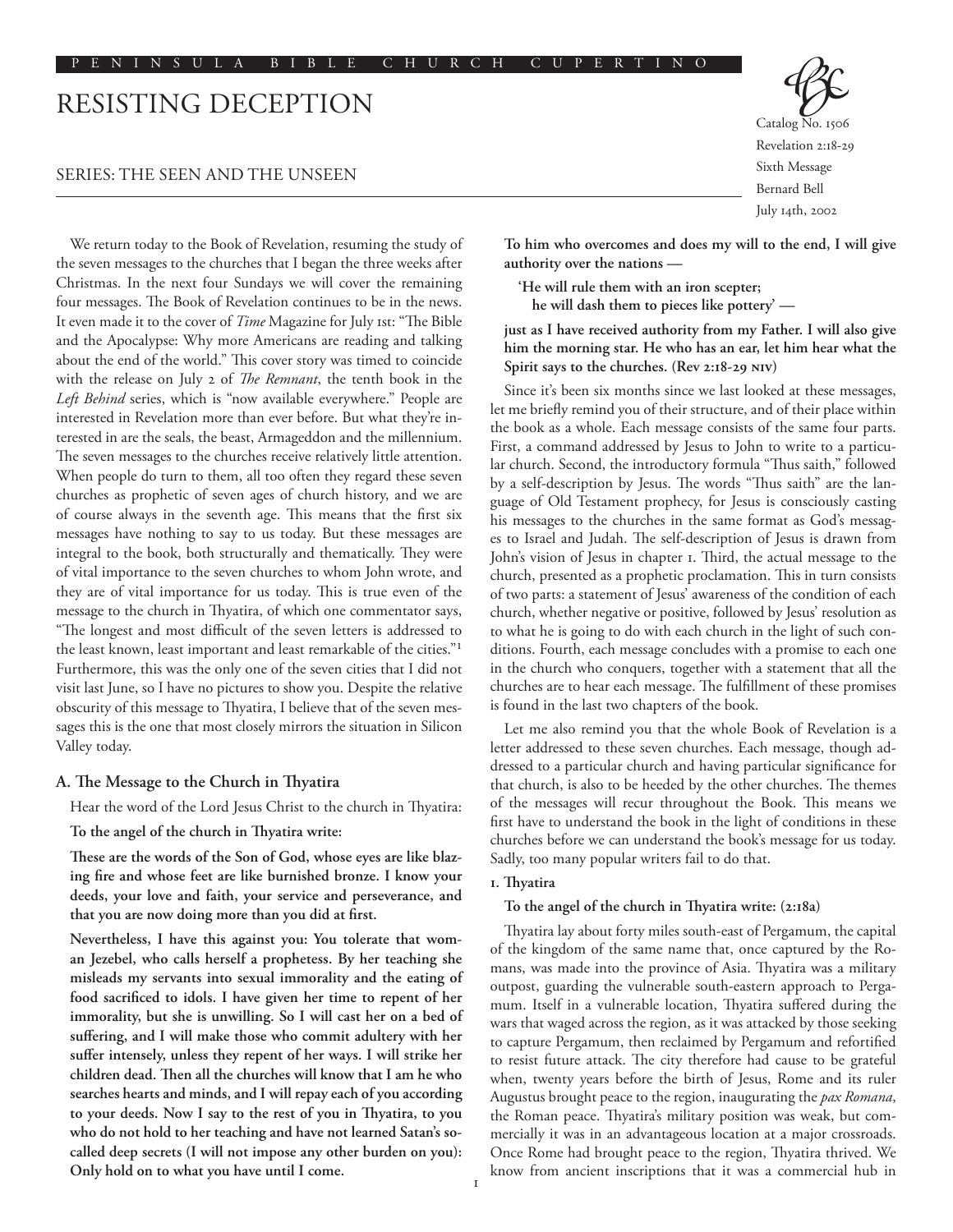which many trades flourished. We read of one of these trades in the Book of Acts, where Paul found in Philippi "a woman named Lydia, a dealer in purple cloth from the city of Thyatira" (Acts 16:14). Already a "worshiper of God," the "Lord opened her heart to respond to Paul's message" and she became the first Christian convert in Europe.

Each trade in Thyatira had its own guild, in which everyone in that trade was expected to participate both commercially and socially. Here's what William Barclay writes about the guilds:

They held common meals. These would very often be held in a temple and even if not, they would begin and end with a formal sacrifice to the gods, and the meat eaten would be meat which had already been offered to idols. Further, it often happened that these communal meals were occasions for drunken revelry and slack morality.2

This posed a dilemma for the Christians in Thyatira. Participation in the economic activity of the city required participation in the idolatrous practices of the guilds. What was Lydia to do if she returned home from Philippi? Forty years later, when John was writing to the church in Thyatira, what were the Christians to do? Refusal to participate in the idolatrous practices of the guilds would limit one's economic opportunities.

This is where I find this message to Thyatira so relevant to us today. Of all seven cities I think that Thyatira is closest to Silicon Valley. We are not facing death at the hands of the authorities as in Pergamum, or at the hands of the Jews as in Smyrna. But most of you are involved in the commercial life of Silicon Valley. Many of you have experienced the tensions that this can bring. Full participation in the life of the Valley's companies calls for sacrifices to the gods. Not the gods of the Greek or Roman pantheons, but the modern day gods: the stock market, the IPO, shareholder value, the bottom line. All around you are people dazzled by these gods. You are called to sacrifice your family life. Resistance to these expectations limits your hope of financial reward. How are you to keep yourselves pure?

What message does Jesus give to the church in Thyatira? Since "He who has an ear, let him hear what the Spirit says to the churches," this is a message for Thyatira, for all seven churches in Asia, for all churches through time and space, and a very relevant message for us today, nineteen hundred years later and seven thousand miles away.

## **2. Self-description of Jesus**

# **These are the words of the Son of God, whose eyes are like blazing fire and whose feet are like burnished bronze. (2:18b)**

The first thing that Jesus does is direct the gaze of the believers to himself. Each of the seven messages begins this way, as does the whole block of seven messages. Immediately after John is given the command, "Write on a scroll what you see and send it to the seven churches" (1:11), he is given an overwhelming vision of Jesus. One or two elements of the vision are re-used in each individual message. In the message to Thyatira it is the eyes like blazing fire and the feet like burnished bronze. The source of the imagery is the Old Testament, but it is also imagery that is familiar to the inhabitants of each of these cities. In Smyrna the believers are about to face martyrdom, but Jesus reminds them that he is "the First and the Last, who died and came to life again" (2:8). Pergamum, as capital of the province of Asia, was the seat of the proconsul, the governor of the province, who wielded the judicial sword, the symbol of his sole authority to sentence people to death; Antipas had already been killed by the authorities for his faithful witness. But Jesus reminds the believers there that he is the one "who has the sharp, double-edged sword" (2:12). In Thyatira as the believers walked about the city, no doubt they would pass many statues: statues of the emperors, statues of the gods. Some of these statues were probably made of "burnished bronze," bronze that has been so polished that it glistens and dazzles. Probably this burnished bronze was a Thyatiran specialty. The tradesmen of Thyatira were dazzled by their gods, dazzled by Rome which had brought peace, dazzled by her emperors, dazzled by Caesar Domitian who styled himself as divine, as the son of God. But the Christians are not to be so dazzled. They are to be dazzled by Jesus, who, in imagery picked up from Daniel 10, is portrayed with feet of burnished bronze. Jesus with his eyes of burning fire, his all-penetrating gaze. Jesus who is the true Son of God. When the believers so see Jesus, they will realize that all others are imposters.

A side-bar to the main article in *Time*, offers a definition of The Apocalypse: "From the Greek word meaning 'revelation' or 'the lifting of the veil': used to describe evangelical-Christian ideas of the world's cataclysmic end and the beginning of Christ's kingdom on Earth." The most frequent mistake about the Book of Revelation, or the Apocalypse, is to think that its unveiling concerns only the world's cataclysmic end. This book is so important for us today not because it helps us fill in our timetables of the end, but because it unveils present realities.

The Book of Revelation portrays the conflict between the true and the counterfeit. Because it is the counterfeit that is normally seen, John and the churches need a revelation of the true that is normally unseen. This revelation begins with a vision of Jesus, a vision of Jesus that orients both John and the seven churches. It is the vision of Jesus that orients us. As we go through the week here in Silicon Valley we become progressively disorientated as the visible world increasingly takes center stage and idols compete for our loyalties. This is why it is so important for us to gather on Sunday morning to be reoriented. We come together to center ourselves on God, Father, Son and Holy Spirit. We affirm that we are his people, redeemed by the Lamb, filled with the Spirit. The first thing that the Christians in Thyatira need is to see Jesus, and the first thing that we need is to see Jesus. And it needs to be a vision that so dazzles and overwhelms us, that it leads us to worship, as it did John in chapter 1.

# **3. Prophetic Message**

Next, Jesus issues his prophetic message to the church: a statement of his knowledge concerning affairs in the church, followed by a prophetic pronouncement based upon that knowledge. Jesus' statement of knowledge, introduced by the phrase "I know," contains both commendation and chastisement. First the commendation:

# **I know your deeds, your love and faith, your service and perseverance, and that you are now doing more than you did at first. (2:19)**

There is much about the church in Thyatira that is praiseworthy. Her deeds are fourfold, and are presented as two pairs, a pair of internal attitudes, and a pair of external behaviors that flow from those attitudes. Her internal love leads to external service; her internal faith leads to external perseverance.

But all is not well in the church in Thyatira, as, with the words "But I have against you," Jesus turns to chastisement:

**Nevertheless, I have this against you: You tolerate that woman Jezebel, who calls herself a prophetess. By her teaching she misleads my servants into sexual immorality and the eating of food sacrificed to idols. I have given her time to repent of her immorality, but she is unwilling. (2:20-21)**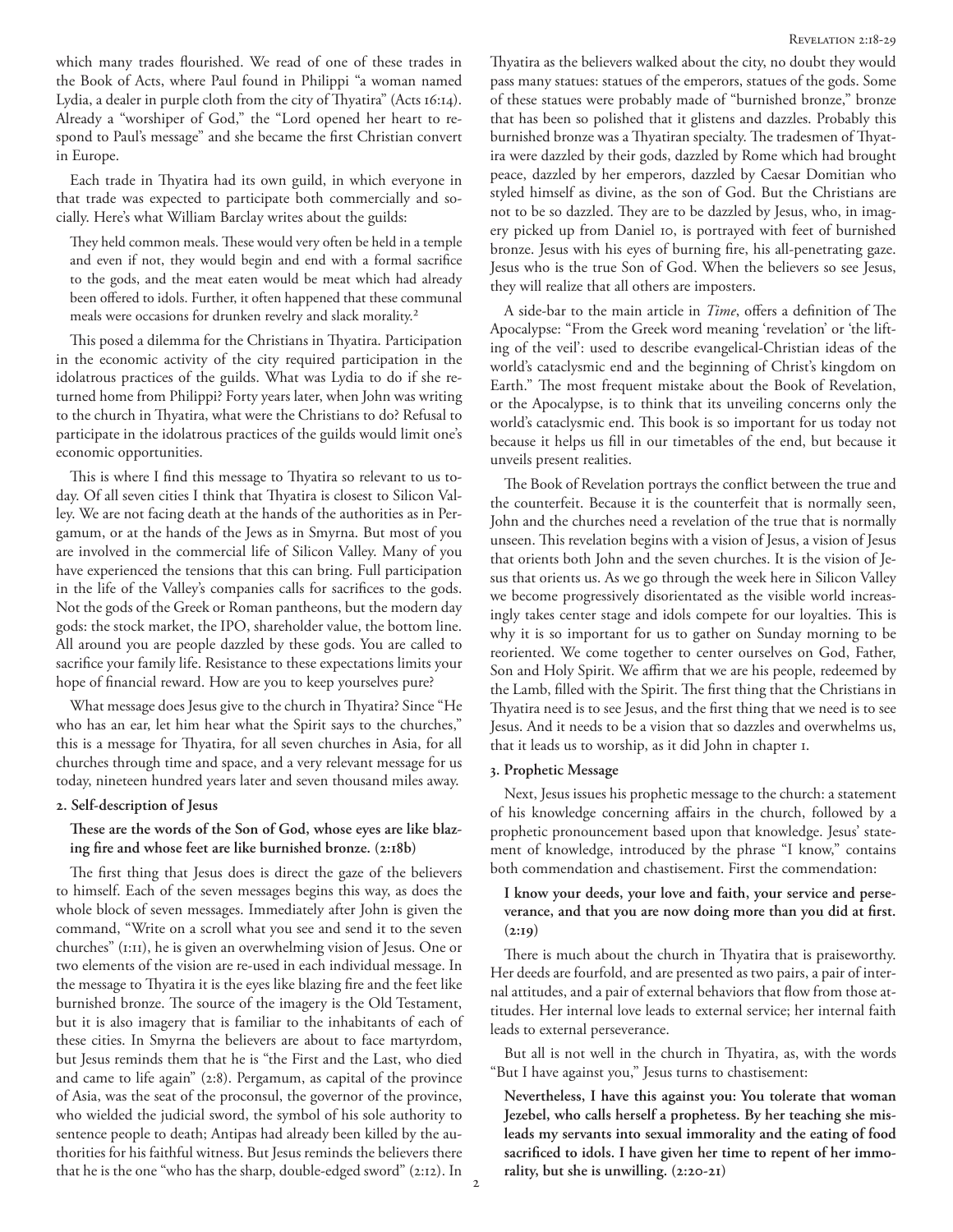#### Resisting Deception

There is in Thyatira a woman whom Jesus calls Jezebel, whom the church is tolerating. Jezebel is presumably not her real name, but an epithet that she has brought upon herself because her behavior is similar to that of Jezebel in the Old Testament. We read of Jezebel in 1 Kings 16,

Ahab son of Omri did more evil in they eyes of the LORD than **any of those before him. He not only considered it trivial to commit the sins of Jeroboam son of Nebat, but he also married Jezebel daughter of Ethbaal king of the Sidonians, and began to serve Baal and worship him. He set up an altar for Baal in the temple of Baal that he built in Samaria. Ahab also made an Asherah pole**  and did more to provoke the LORD, the God of Israel, to anger **than did all the kings of Israel before him. (1 Kgs 16:30-33)**

Jeroboam was the first king of the northern kingdom Israel after the division of the kingdom upon the death of Solomon. His sins, as recorded in 1 Kings 12, were to establish a compromised religion. Because Jerusalem lay in the other kingdom, Judah, Jeroboam established his own places of worship in Dan and Bethel, where he set up golden calves. He established his own priesthood using non-Levitical priests. He established his own festivals on days "of his own choosing." Ahab went further than this. When he married Jezebel, a foreigner, she brought her Baal worship with her. Not only did Ahab join her in worshiping Baal, but this Baal-worship became the religion of the land. Why did Ahab marry Jezebel? He married her to get ahead. This marriage forged an alliance with Sidon, one of the chief trading nations of the day. For economic and political gain he sold his soul to Baal.

Just as Ahab's Jezebel led Israel astray, so the Thyatiran Jezebel was leading the Thyatiran church astray. Her teaching was leading the church into two sins: sexual immorality and the eating of food sacrificed to idols. Presumably she was teaching that it was acceptable to participate fully in the life of the guilds. Such participation, as we have seen, would engage the believers in eating food sacrificed to idols. Whether the sexual immorality is literal or figurative is probably a moot point: the two were closely associated in the ancient world, and throughout the Bible adultery is used figuratively of idolatry. By blurring the line between the church and the world, Jezebel was compromising both the faith and the lifestyle of the church. Jezebel is described as a deceiver, a role later played also by the dragon, by the false prophet and by Babylon. It is because there is so much deception in the visible world that we need a revelation of the unseen world where there is no deception, that we need regular reminders of the true, regular liftings of the veil. This is what the Book of Revelation provides.

Jesus' prophetic pronouncement, issued in light of Jezebel's lack of repentance and the church's tolerance of her, comprises a warning of judgment upon the guilty and a word of encouragement to the innocent few. First, the judgment:

**So I will cast her on a bed of suffering, and I will make those who commit adultery with her suffer intensely, unless they repent of her ways. I will strike her children dead. Then all the churches will know that I am he who searches hearts and minds, and I will repay each of you according to your deeds. (2:22-23)**

Because Jezebel has cast the church onto the bed of adultery, Jesus will cast her onto a bed. But it will not be a bed of pleasurable delights. Rather it will be a bed of suffering, a bed of judgment. Jesus will extend this judgment to all those who have been deceived into following Jezebel. Such judgment sounds harsh and uncivilized to us, but such judgment is a necessary part of Jesus ridding his church of evil. He has redeemed the church to be his bride, not to be intoxicated with the world.

Many in the church would have looked like Christians, for they were active in their service and perseverance. But internally they were compromised. They were letting go of Jesus. As the one with eyes like blazing fire, Jesus' gaze penetrates deep. Nothing can be hidden from his penetrating gaze. He examines the hearts and minds of each person in Thyatira; he knows the hidden motives of each person in their interaction with the world.

But not all have succumbed to the teaching of this Jezebel. To these faithful saints Jesus issues a simple command by way of encouragement:

# **Now I say to the rest of you in Thyatira, to you who do not hold to her teaching and have not learned Satan's so-called deep secrets (I will not impose any other burden on you): Only hold on to what you have until I come. (2:24-25)**

How are the faithful believers to remain faithful in a city where they are being enticed to compromise? The simple solution would be to give them a list of rules, rules governing permissible and impermissible behavior. But Jesus doesn't do that. He specifically says that he will not impose any other burden on them than the simple command: "only hold on to what you have."

This language is similar to that issued by the Jerusalem Council: "It seemed good to the Holy Spirit and to us not to burden you with anything beyond the following requirements: You are to abstain from food sacrificed to idols, from blood, from the meat of strangled animals, and from sexual immorality" (Acts 15:28-29). As Gentiles came into the church, there was pressure from some Jewish believers to require these Gentiles to become Jews, to take upon themselves the Jewish identity markers of circumcision and Torah observance. The Jerusalem church decided that it was the Holy Spirit's will not to burden the believers with such rules. Likewise, Jesus does not burden the Thyatiran church with rules. He doesn't give them anything new. Instead, he tells them to do only one thing, to hold on to what they already have. They already have what it takes to withstand deception and compromise. In the context of Revelation, what they already have is Jesus. The saints, redeemed by Jesus to be his bride, are to hold on to Jesus.

#### **4. Promise to the Victor**

**To him who overcomes and does my will to the end, I will give authority over the nations —** 

**'He will rule them with an iron scepter;** 

 **he will dash them to pieces like pottery' —**

**just as I have received authority from my Father. I will also give him the morning star. (2:26-28)**

As in the other messages, Jesus issues a promise to the one who overcomes, the one who is victorious. In the context of the message to the church in Thyatira, the overcomer is the one who resists Jezebel's deception, the one who holds on to Jesus. To this one Jesus promises to give two things: authority and the morning star. The faithful believers seem powerless in the face of the guilds. But in the end the tables will be turned. Since the quotation from Psalm 2 is applied elsewhere to Jesus, the overcomers will be elevated to reign with Jesus. Not only will Jesus share his rule with the faithful believers, he will also give them himself, for he is the morning star, so identified in 22:17. As with the promises at the end of each of the other messages, these two promises are realized at the end of the book. Christ's faithful followers in Thyatira are assured that they